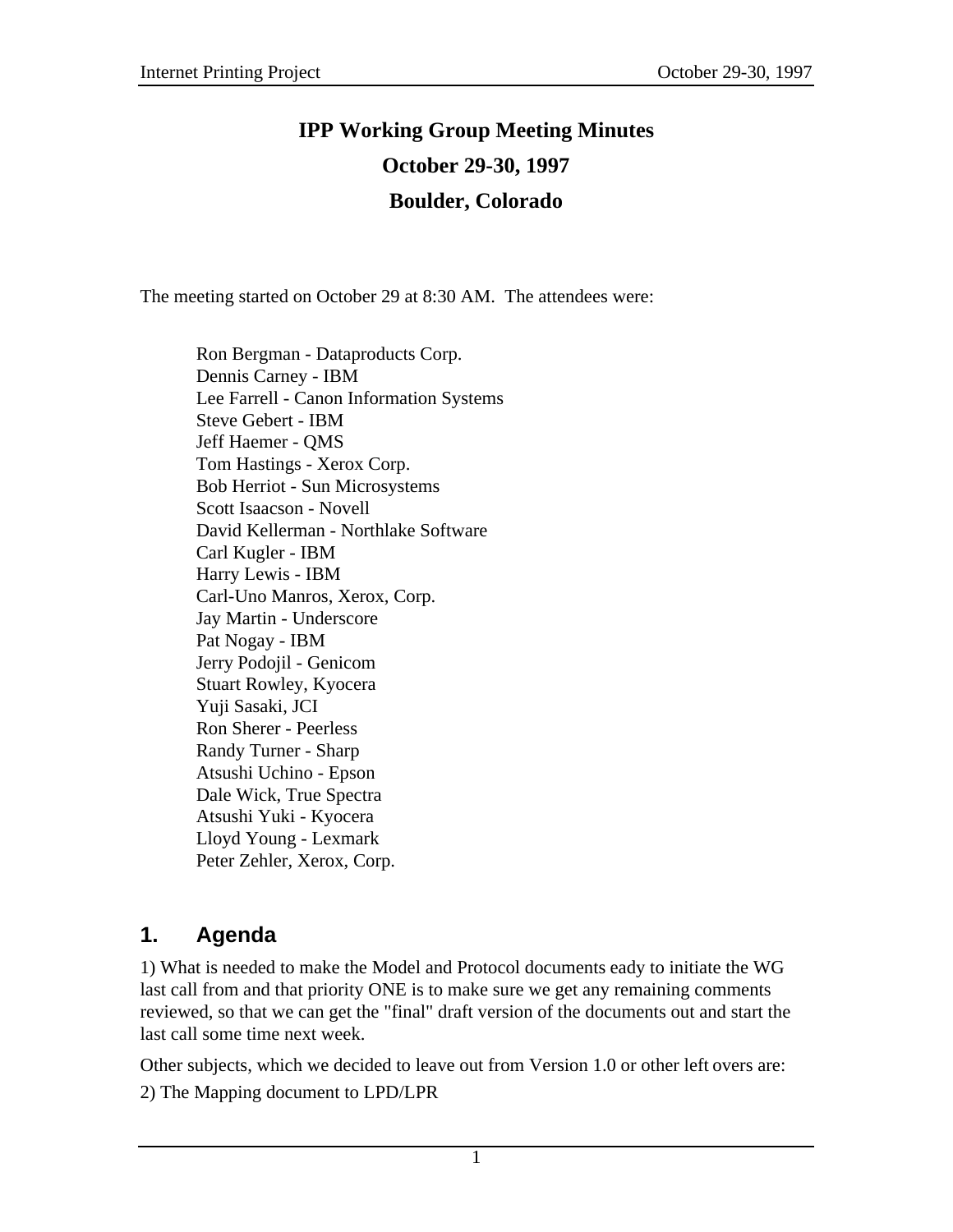- 3) Asynchronous Notifications
- 4) Document level attributes
- 5) Dictionary Syntax
- 6) IPP use of TLS (when that spec gets frozen)
- 7) IPP prototyping/interoperability testing

# **2. Model and Semantics Document Issues**

The following issues were identified and the indicated resolutions were agreed to. Scott will include them in the next version of the Model and Semantics document for review by the DL.

## **2.1 Adding new Operation attributes in the future?**

It was agreed that adding new Operation attributes would require that the major version number be incremented. So a Printer object SHALL reject requests that contain Operation attributes that are not supported, independent of the setting of the "ipp-fidelity" attribute. Thses requirements will help with interoperability.

NOTE: Job Template attributes that a Printer object does not support SHALL be ignored when the "ipp-fidelity" attribute is 'false', so most of the registered and private extensions will be in the Job Template attributes group, not the Operation Attribute group.

# **1.2 Remove "document-charset" Operation attribute?**

We don't need this attribute for PostScript™. PCL drivers embed an escape sequence to indicate the charset of the document, so we don't need this attribute for PCL. We agreed that any media type that needed a charset specification should indicate it in the media registration specification. Even 'application/octet-stream' for PDL sniffing does not need a charset; the Printer object will assume the printer's default charset, if the document doesn't have an embedded indication of charset.

### **1.3 Get-Attributes requesting an unsupported attribute - error or ignore?**

We decided that the Printer object SHALL ignore any requests for unsupported attributes and return no indication of such an occurrence. The client looks at the attributes that are returned which are only the supported attributes.

### **1.4 How to return supported attributes whose values are not yet known?**

We decided that to use an out-of-band coding for all attribute syntaxes, including enums and integers. So, unlike the Printer and Job Monitoring MIBs, the -2 value will NOT be used for integers and the  $+2$  will not be used for enums to indicate a value that is not yet known to the Printer object. Mapping from the MIB representation to the IPP representation of unknown is straightforward for implemenations that support both IPP and the Printer or Job Monitoring MIBs.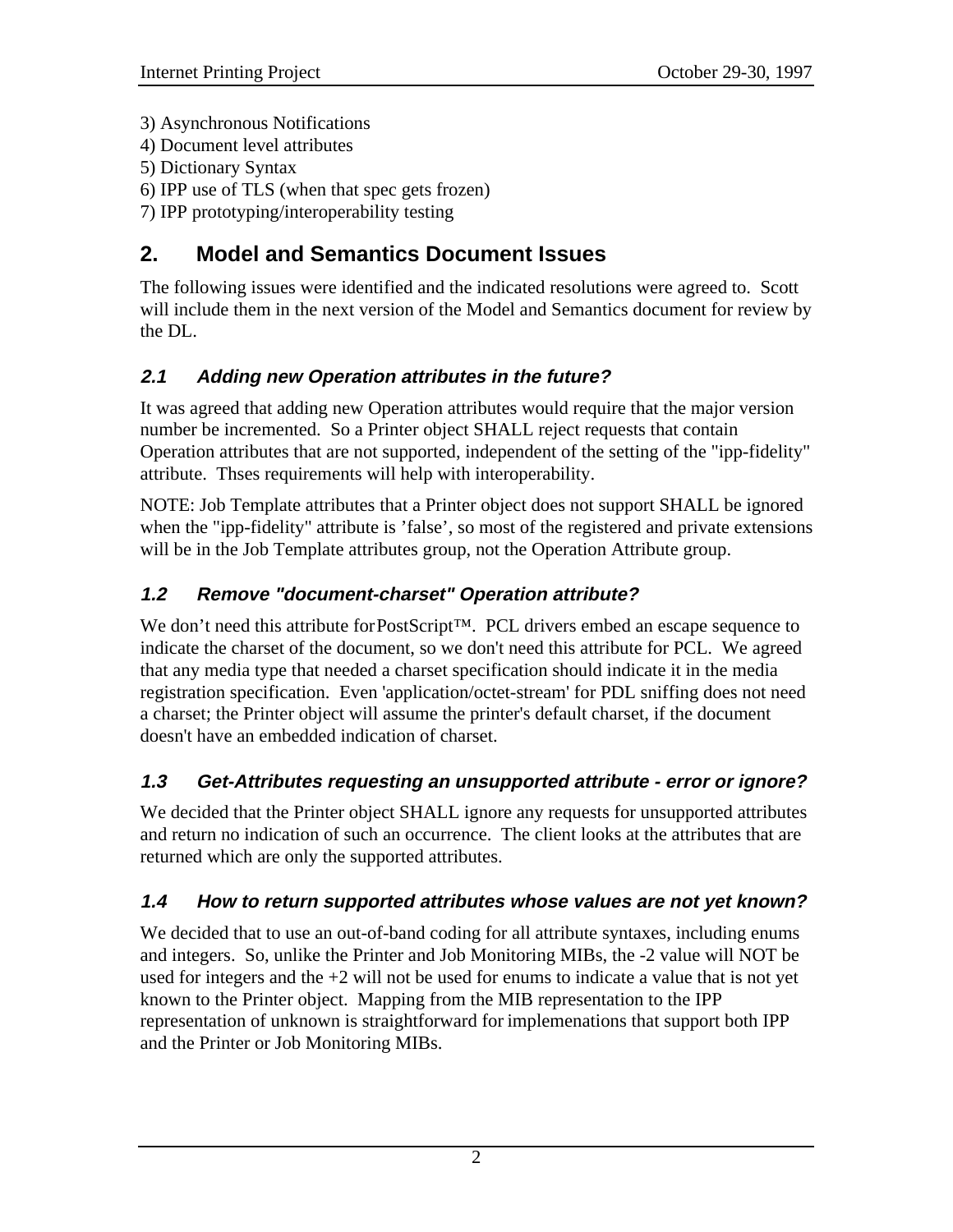#### **1.5 The term "imposed page" vs. "impression"**

We agreed that we didn't need the new term "imposed page" because "impression" is the same.

#### **1.6 Should the Model require conformance to the Protocol?**

We agreed to remove the statement in the Model document that an implementation MUST also conform to the Protocol document. Retaining the statement would preclude ever having a different protocol document. The protocol document already requires conformance to it.

#### **1.7 When "ipp-attribute-fidelity" = 'false' MAY an IPP object reject a request?**

We agreed that when "ipp-attribute-fidelity" is 'false', that the IPP object MUST try its best to perform the create operation and SHALL not reject the create job operation.

### **1.8 Should IPP attributes include ISO 10646 level 3?**

Since the IPP protocol does not require any attribute matching, the difficulty that level 3 introduces of multiple ways to encode the same (accented) letters is not a problem. So we agreed to remove the restriction that utf-8 'text' and 'name' attributes had to be ISO 10646 level 2 or less.

[Editor's note: but the Cancel-Job operation does require the IPP object to make sure that user requesting the operation is the same as the one that submitted the job, so that there is a comparison of user names that could include accented letters that use level 3 encoding with non-spacing accents. Also if the security policy is that users can only get attributes for their own jobs, then the IPP object will also be doing compares for Get-Attributes and Get-Jobs operations on user names submitted with the request to those stored with the job.]

### **1.9 Natural-language override: differs between Model and Protocol**

We agreed to use the mechanism in the Protocol document with the CompoundValue tag that indicates the number of following attribute values that are taken together, rather than just have two values, 'naturalLanguage' followed by 'text' or 'name'. The Compound Value is more general and less ad hoc. It could be used for other purposes in the future. In the case of the natural-language override, the value of the CompoundValues value SHALL be as '2', immediately followed by the natural-language value followed by the 'text' or 'name' value. A CompoundValue is then treated as if it were a single value.

The Model document will say nothing about the representation of the natural-language override or the concept of CompoundValue. The protocol document will introduce the concept of CompoundValue.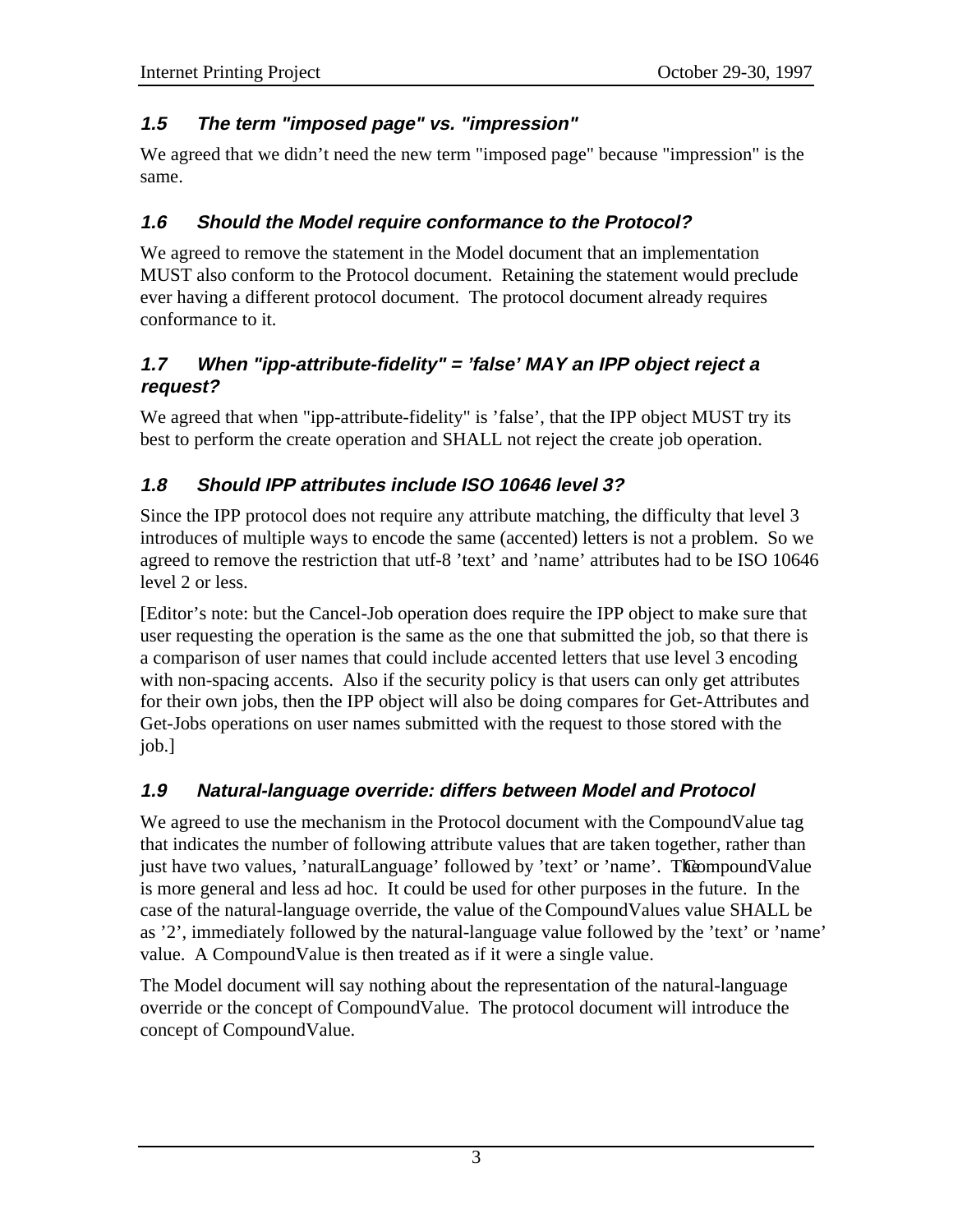#### **1.10 Are Operation attributes MANDATORY?**

We re-affirmed that all operation attributes are MANDATORY for the Printer object to accept and support in requests and for the client to accept in responses.

### **1.11 Do we need both "printer-uri' and "print-tls-uri"?**

We agreed that there should be only one uri for a Printer object. So delete the "printertls-uri attribute from both the Printer object and the directory schema. If the one URI has a scheme that requires security, then that is sufficient. The "printer-uri" attribute will remain single-valued in both the Printer object and the directory entry.

### **1.12 What security is MANDATORY in IPP/1.0?**

We agreed that clients MUST issue and Printer objects MUST accept TLS with at least SSL3 framing. The client and the Printer object MAY then negotiate down to null (noauth). But a client SHALL NOT start out without TLS and a Printer SHALL NOT accept non-TLS. It is expected that when TLS is finished, that it will have SSL3 compatibility, since so much SSL3 is deployed today.

### **1.13 Do we need "security-schemes-supported"?**

We agreed to delete security schemes supported, since now the Protocol document will MANDATE that the HTTPS: scheme be used for IPP.

ACTION ITEM (Randy, Carl-Uno): work on an Appendix or implementation notes that could be a separate information RFC on how the security negotiation works.

#### **1.14 Should the Protocol recommend a port to use when not using the default port for the scheme in use?**

The default port for HTTP: is 80. The default port for HTTPS: is some other value which becomes the default port for IPP. The Protocol document will mention this default port. If an alternate is wanted for IPP, the Protocol document will recommend a particular (different) port that will have to be explicit in the URI.

There is a problem in UNIX in that an explicit port number (below) 1024 can be used only if the client is logged in as root. No fix for this problem was forth coming.

ACTION ITEM (Carl-Uno): Apply for this alternate port for IPP.

### **1.15 Remove reference to Send-URI in Validate-Job**

Section 3.2.3: Remove the reference to Send-URI in Validate-Job.

### **1.16 MUST return all unsupported attributes, not just the first one**

Section 3.2.1.2: We agreed that the Printer object MUST return all unsupported attributes and attribute values in the create operation response, not just the first unsupported attribute or value. Implementations have found that it isn't more difficult to return all and returning all will mean that the client can fix up all problems and try again.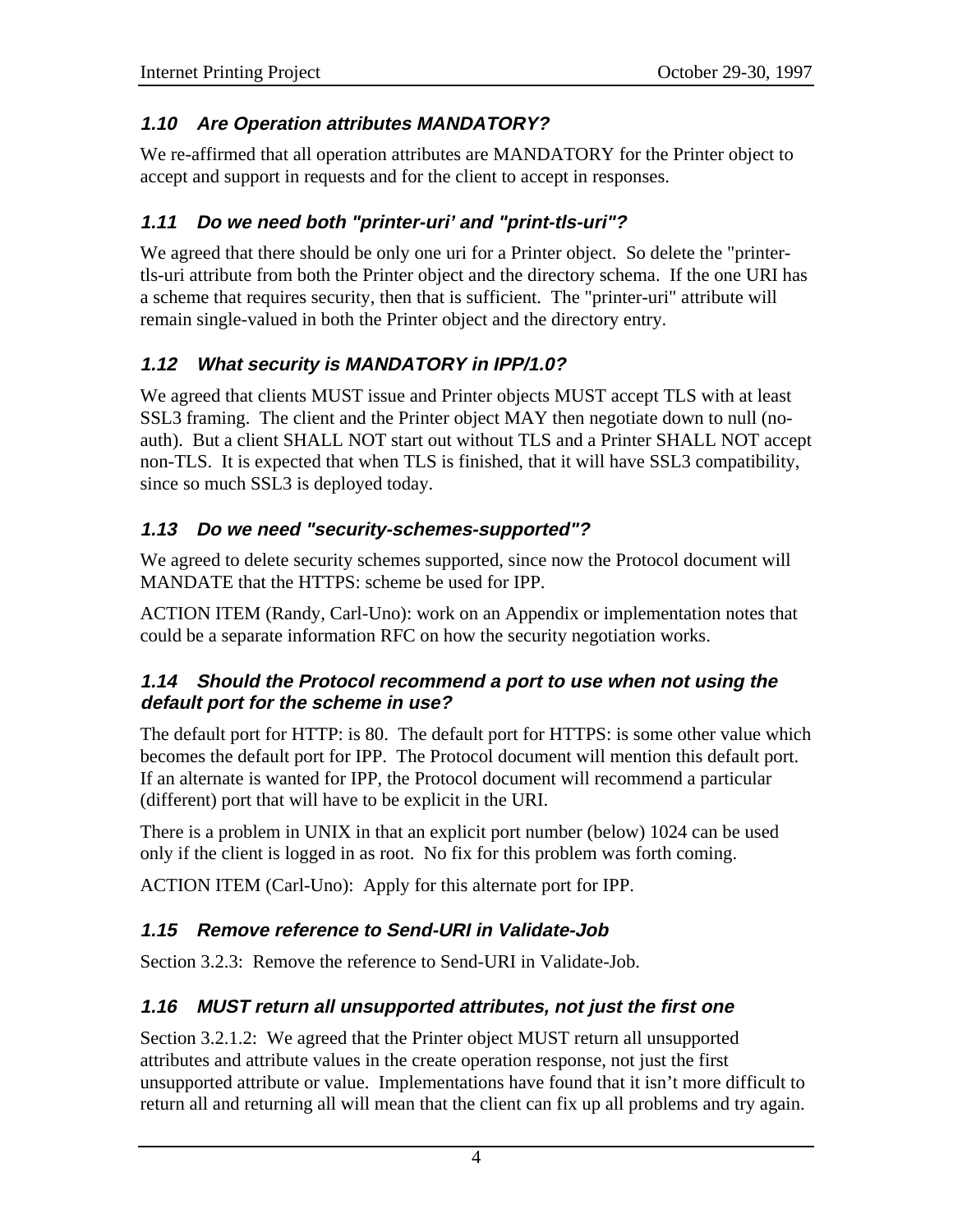#### **1.17 Remove vendor extension for per-document attributes**

Section 3.2.1.1: Remove the mention of vendor extension for per-document attributes. We need to work together on this extension in order to keep interoperability.

#### **1.18 Auto-sensing is best-efforts**

Section 4.1.9: Add a note that application/octet-stream auto-sensing is not absolutely guaranteed, but customers love it none-the-less.

## **3. Comments on the Protocol document**

The following agreements were reached on the Protocol document. Bob will include them in the next version of the Protocol document for review by the DL.

#### **3.1 Remove the redundant attribute syntax descriptions**

The Protocol document will only explain the representation of each attribute syntax, not the semantics. The model will describe only the semantics.

### **4. Other Documents**

The following additional documents will be produced and the indicated actions taken:

### **4.1 LPD Mapping to IPP document**

Bob Herriot says that the LPD Mapping document is finished. The last July Internet-Draft is the final version. It will become an informational RFC.

ACTION ITEM (Carl-Uno): Announce it for a two week WG last call immediately.

#### **4.2 The Rationale document**

The Rationale document is being updated by Steve Zilles. It will become an informational RFC. It is desirable for it to be available when the Model and Protocol documents are.

ACTION ITEM (Steve Zilles): Send the final Internet-Draft to the IETF Secretariat and announce a two week WG last call when the Secretariat announces the I-D.

#### **4.3 The Requirements document**

Don Wright has finished the requirements document. It will be an informational RFC.

ACTION ITEM (Carl-Uno): Announce it for a two week WG last call.

# **5. Asynchronous Event Notification**

After much discussion back and forth we agreed that the WG needs to work on a program parsable representation for asynchronous events after forwarding IPP/1.0 Model and Protocol documents to the IESG. The IPP WG charter includes such. We removed the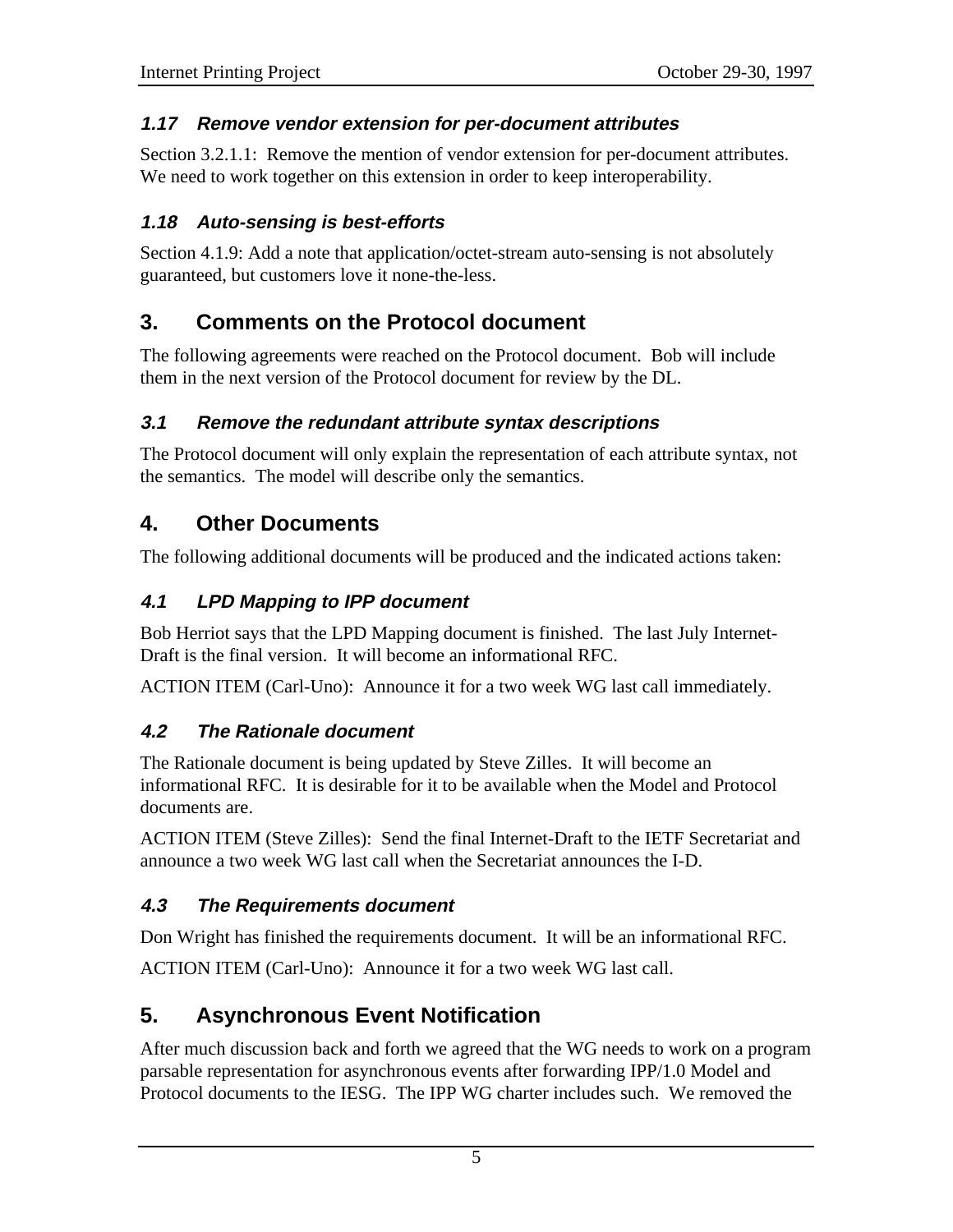asynchronous event notification from IPP/1.0 document because we only had a simple text representation that programs might try to parse. The experience with PostScript error messages being only text made us realize that leaving in only text messages would cause the same problems all over again. One approach would be to define a multipart/alternative media type that contains a program parsable alternative and an text/plain alternative. The recipient chooses which alternative to use. Such a media type could be sent using a mailto: scheme.

The second problem with asynchronous event notification is the transport of the event messages. The Simple Event Notification System Environment (SENSE) is a candidate. Jay Martin presented its concepts to the group. It has been implemented and deployed in printing applications over the last two years. It seems general enough for IPP needs. It is also very portable. The specifications are on the PWG FTP server under:

```
ftp://ftp.pwg.org/pub/pwg/SENSE/
```
In order to be used with IPP, a specification of the SENSE properties to be used in a publication and an edition needs to be written and agreed to for use with IPP. Otherwise, interoperability between one vendors subscribers and another vendors publishers is not possible. See separate minutes produced by Jay to the SENSE DL.

The IPP WG can produce another RFC which augments the current IPP Model and Protocol documents, just as MIME has done. We need to specify this as soon as possible, least implementers invent their own representations and transports and the opportunity for interoperability is lost.

This topic will be on both the next IPP WG agenda and the IETF IPP agenda.

# **6. Interoperability Testing**

Randy Turner and Peter Zehler indicated that they were close to trying pair-wise interoperability testing over the Internet. Peter is installing a prototype outside the Xerox firewall. Randy indicated that he has the same capability. Others are encouraged to participate.

From the experience with the Printer MIB interoperability/bake-off, we agreed that we need to develop a specification of a set of operation requests, including the attribute values supplied and the expected attribute and status code responses. Error conditions need to be included. This specification was called a set of scenarios and needs to be executable.

# **7. Next IPP WG meeting, 12/3/97, Los Angeles**

The next IPP WG meeting will be Wednesday, in Los Angeles. Reservations need to be make by 11/7/97 to get the low rate. Else the rate doubles. We will probably only need one day, which will be Wednesday.